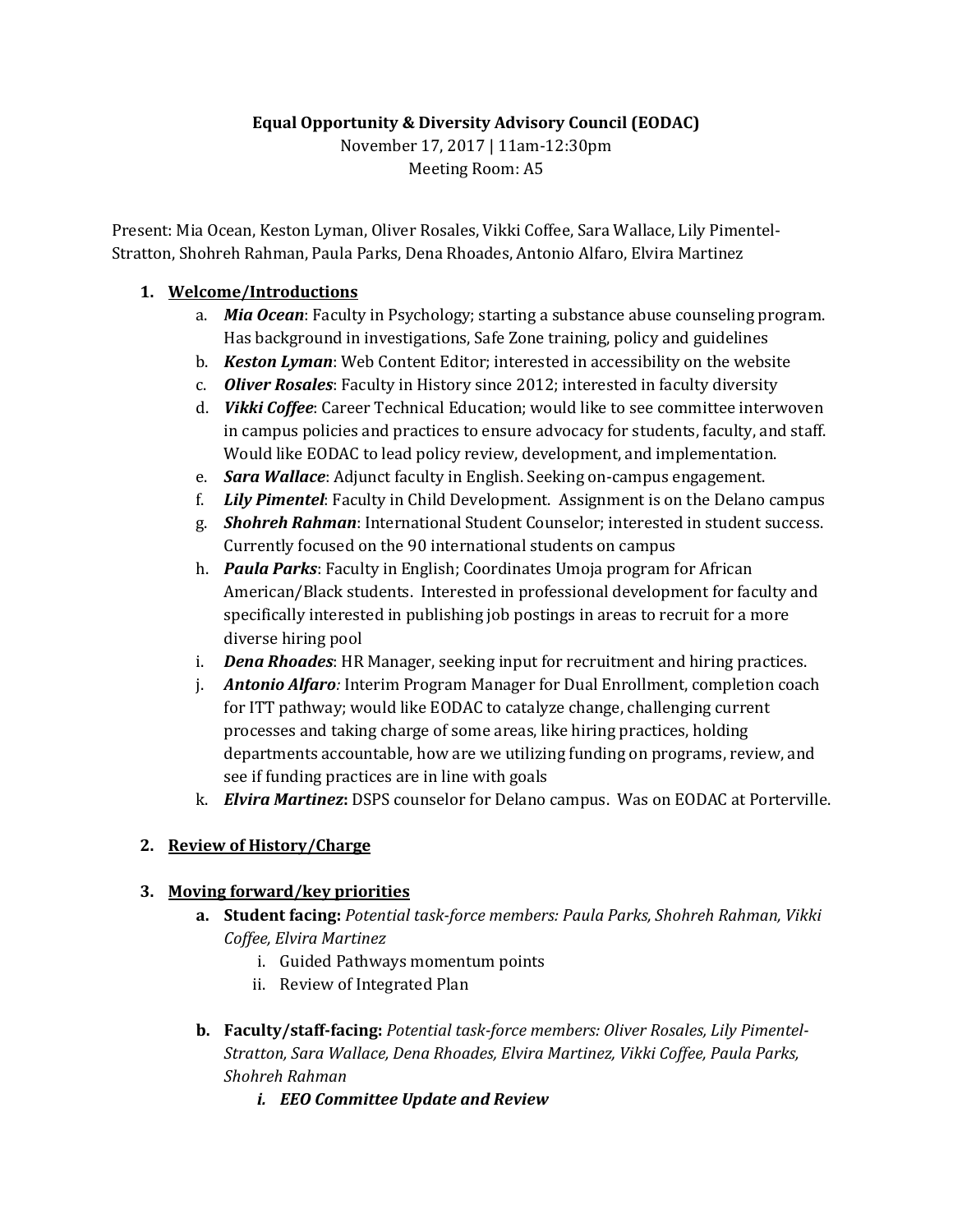- 1. Antonio Alfaro (current EEO Committee member) shared that the EEO Committee met a few times during Victoria Simmons' tenure as Vice Chancellor, at which point they broke the plan down into different sections for review/development, and submitted the updates to Victoria in late May for BOT approval in June. He noted the committee did not see the final plan and have not since met
- 2. Dena Rhoades will talk with Tonya Davis, new Vice Chancellor of HR to request a copy of the finished version of the EEO plan that went to the Chancellor for approval.
- 3. Oliver Rosales asked about the funding tied to EEO; Vikki Coffee shared that the EEO Committee never saw an itemized budget but understands approximately \$70K went to advertising positions, while an additional approximate \$45K was unspent

## *ii. Review of Position Posting Locations and Timeline*

1. Current policy is that all positions are posted for a minimum of 10 working days and 5 days for internal classified positions

## *iii. Professional Development & Engagement*

- 1. Adjunct Faculty Orientation and New Faculty Seminar: Lesley Bonds will contact Bill Moseley to request 5 minutes at the Adjunct Faculty Orientation on January 10 to talk about EODAC
- 2. Consider offering to provide feedback related to 1) syllabus review, 2) website review

## **c. Community-facing:** *Potential task-force members: Oliver Rosales, Lily Pimentel-Stratton, Sara Wallace, Keston Lyman (all web presence)*

- i. External communication/publishing
- ii. Internal communication and timely response

### **4. Spring schedule and membership**

- a. Committee to tentatively meet Tuesdays from 1-2pm beginning February 6
	- i. February 6
	- ii. March 6
	- iii. April 3
	- iv. May 1
- b. Task-force groups to meet in between large group meeting
	- i. Schedules TBD

# **5. To Dos:**

# *a. Dena Rhoades*

- i. Talk with Tonya Davis, new Vice Chancellor of HR to request a copy of the finished version of the EEO plan that went to the Chancellor for approval.
- ii. Share a list of current locations all postings are automated as a part of regular HR process